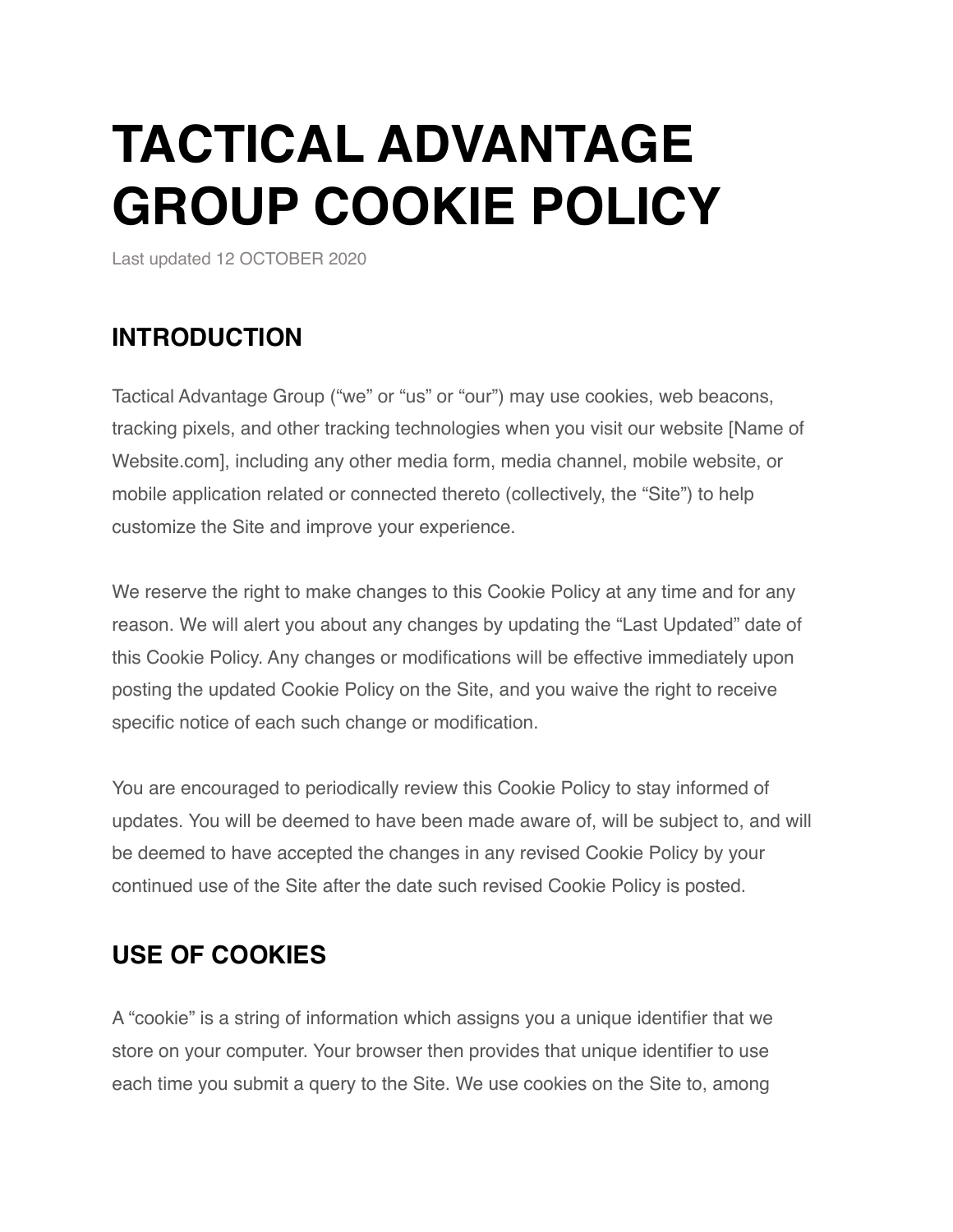other things, keep track of services you have used, record registration information, record your user preferences, keep you logged into the Site, facilitate purchase procedures, and track the pages you visit. Cookies help us understand how the Site is being used and improve your user experience.

# **TYPES OF COOKIES**

The following types of cookies may be used when you visit the Site:

#### **Advertising Cookies**

Advertising cookies are placed on your computer by advertisers and ad servers in order to display advertisements that are most likely to be of interest to you. These cookies allow advertisers and ad servers to gather information about your visits to the Site and other websites, alternate the ads sent to a specific computer, and track how often an ad has been viewed and by whom. These cookies are linked to a computer and do not gather any personal information about you.

#### **Analytics Cookies**

Analytics cookies monitor how users reached the Site, and how they interact with and move around once on the Site. These cookies let us know what features on the Site are working the best and what features on the Site can be improved.

#### **Our Cookies**

Our cookies are "first-party cookies", and can be either permanent or temporary. These are necessary cookies, without which the Site won't work properly or be able to provide certain features and functionalities. Some of these may be manually disabled in your browser, but may affect the functionality of the Site.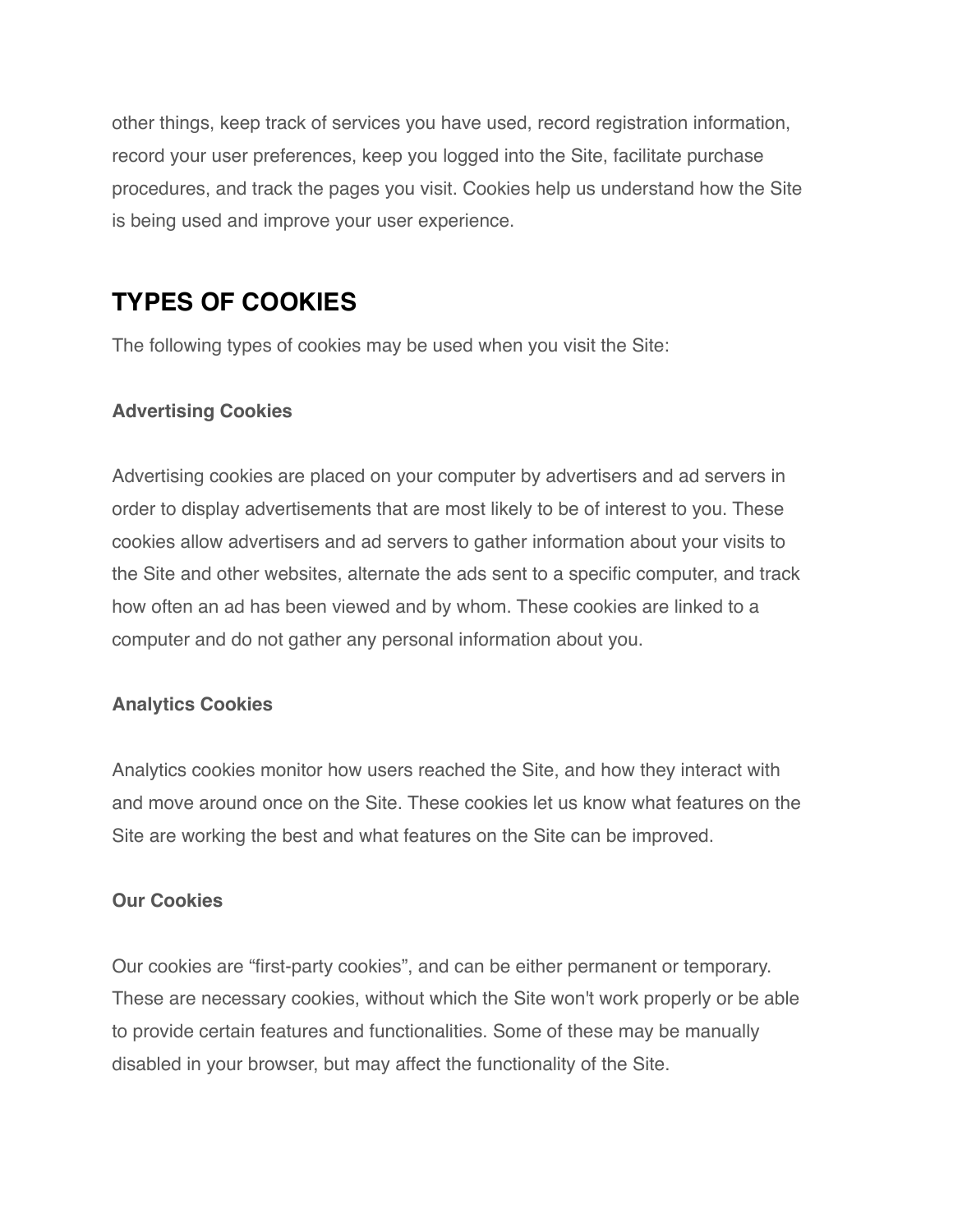#### **Personalization Cookies**

Personalization cookies are used to recognize repeat visitors to the Site. We use these cookies to record your browsing history, the pages you have visited, and your settings and preferences each time you visit the Site.

#### **Security Cookies**

Security cookies help identify and prevent security risks. We use these cookies to authenticate users and protect user data from unauthorized parties.

#### **Site Management Cookies**

Site management cookies are used to maintain your identity or session on the Site so that you are not logged off unexpectedly, and any information you enter is retained from page to page. These cookies cannot be turned off individually, but you can disable all cookies in your browser.

#### **Third-Party Cookies**

Third-party cookies may be place on your computer when you visit the Site by companies that run certain services we offer. These cookies allow the third parties to gather and track certain information about you. These cookies can be manually disabled in your browser.

# **CONTROL OF COOKIES**

Most browsers are set to accept cookies by default. However, you can remove or reject cookies in your browser's settings. Please be aware that such action could affect the availability and functionality of the Site.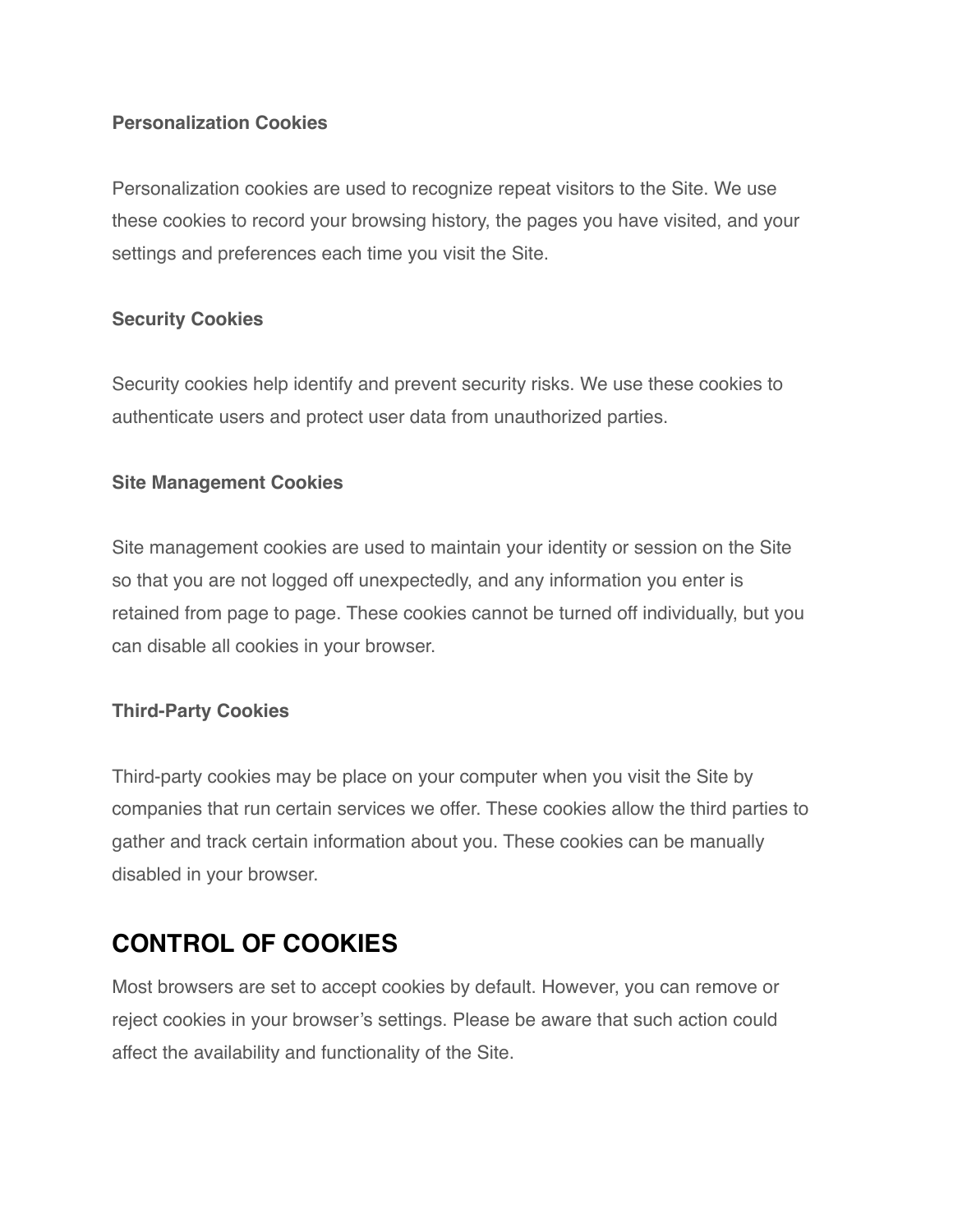For more information on how to control cookies, check your browser or device's settings for how you can control or reject cookies, or visit the following links:

[Apple Safari](https://support.apple.com/kb/ph19214?locale=en_US) [Google Chrome](https://support.google.com/chrome/answer/95647?co=GENIE.Platform%3DDesktop&hl=en) [Microsoft Edge](https://privacy.microsoft.com/en-us/windows-10-microsoft-edge-and-privacy) [Microsoft Internet Explorer](https://support.microsoft.com/en-gb/help/17442/windows-internet-explorer-delete-manage-cookies) Mozilla Firefox **[Opera](http://www.opera.com/help/tutorials/security/cookies/)** [Android \(Chrome\)](https://support.google.com/chrome/answer/95647?co=GENIE.Platform) **[Blackberry](https://help.blackberry.com/en/blackberry-classic/10.3.1/help/mwa1334238823957.html)** [Iphone or Ipad \(Chrome\)](https://support.google.com/chrome/answer/95647?co=GENIE.Platform%3DiOS&hl=en&oco=1) [Iphone or Ipad \(Safari\)](https://support.google.com/chrome/answer/95647?co=GENIE.Platform%3DAndroid&hl=en&oco=1)

In addition, you may opt-out of some third-party cookies through the Network [Advertising Initiative's Opt-Out Tool](http://optout.networkadv).

## **OTHER TRACKING TECHNOLOGIES**

In addition to cookies, we may use web beacons, pixel tags, and other tracking technologies on the Site to help customize the Site and improve your experience. A "web beacon" or "pixel tag" is tiny object or image embedded in a web page or email. They are used to track the number of users who have visited particular pages and viewed emails, and acquire other statistical data. They collect only a limited set of data, such as a cookie number, time and date of page or email view, and a description of the page or email on which they reside. Web beacons and pixel tags cannot be declined. However, you can limit their use by controlling the cookies that interact with them.

## **PRIVACY POLICY**